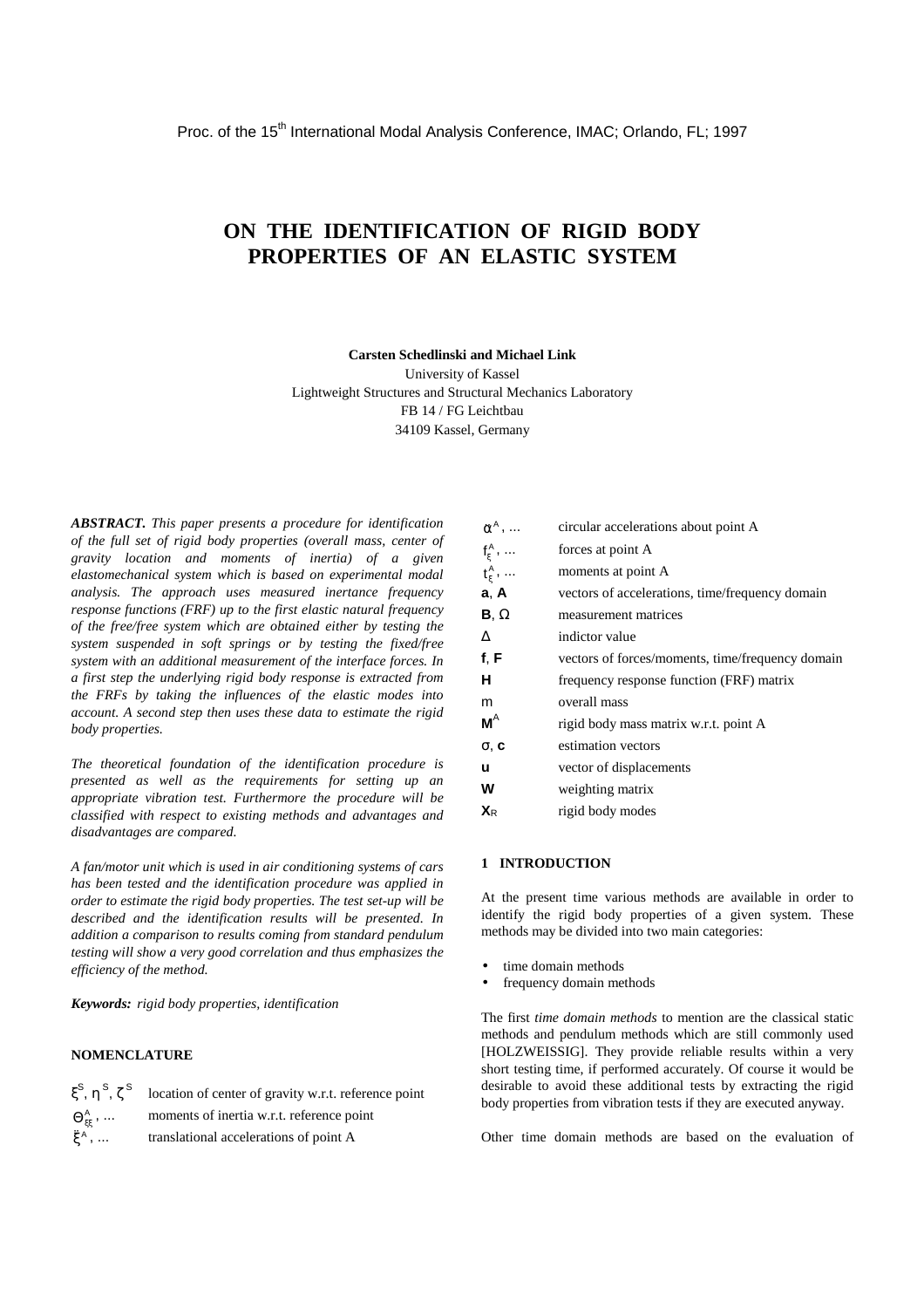vibration test data. Pandit, et. al [PANDIT] for instance focus on the time domain equation of motion of a rigid body under elastic, damped mounting conditions. Hahn et. al [HAHN] use the time domain test data of a six-axes shaking table system where the exciter forces are measured in addition to the acceleration responses.

Advantage of the time domain methods is the direct evaluation of the test data without the necessity of a transformation into frequency domain and its inherent signal processing problems. The identification algorithm can directly be applied to the test data. A disadvantage is, however, that if the system under observation does not behave as a rigid body in the excited frequency range low pass filtering of the test data must be performed. This requires an additional analysis of the frequency content of the test data. Furthermore the influence of the structure's elastic response in the used frequency range may not be eliminated by low pass filtering alone if the first elastic natural frequency of the system is very low. In this case time domain methods cannot be applied at all unless special account is taken for such effects.

*Frequency domain methods* on the other hand bear the possibility to circumvent this disadvantage of the time domain methods because a separation of rigid and elastic system behavior is possible even if the first elastic natural frequency is very low. The frequency domain methods may be subdivided into three categories:

- modal parameter methods
- methods of direct physical parameter identification
- residual inertia methods (massline methods)

The modal parameter methods are based on the orthogonality relation between the mass matrix of the system and the rigid body modes (see e.g. [BRETL]). Advantage of these methods is that they use the results of a preceding experimental modal analysis of the quasi free/free system (suspended in soft springs). The experimental modal analysis itself may be performed using various well established methods (see e.g. [EWINS, NATKE]). A disadvantage is that in general not all rigid body modes may be excited in a real test.

The methods of direct physical parameter identification focus on a fit of system matrices to identified frequency response functions. General methods take into account the elastic behavior of the system [LINK-1, LINK-2] which does not restrict them to ideal rigid systems. A disadvantage is that, as for the modal parameter methods, in general not all rigid body modes of the quasi free/free system may be excited in a real test.

Special methods of direct physical parameter identification are based on a fit of the equation of motion of a rigid body under elastic, damped mounting conditions to identified frequency response functions ([MANGUS-1, NAKAMURA]). A new approach [MANGUS-2] proposes the measurement of the vibration response of a fixed/free system under base excitation with an additional measurement of the interface forces. Advantage of the special methods is their simple formulation which is better suited for the given identification problem. A disadvantage is again the requirement that the system's response must be governed by the rigid body behavior. However in the frequency domain a separation of the rigid and the elastic behavior is possible and merely increases the analysis effort.

The residual inertia methods (massline methods) which have been under investigation in many publications recently may be regarded as a special case of the special methods of direct physical parameter identification. Basis for these methods is the equation of motion of a rigid body under free/free boundary conditions with respect to a given reference point. Input for these methods are residual inertiae which can be extracted from vibration test data in various ways [SCHEDLINSKI-2].

Bretl and Conti [BRETL] have been one of the first to publish a residual inertia method. They extract the residuals directly from frequency response functions of the system in a low frequency suspension using the frequency range between the highest rigid body mode and the first elastic mode (massline). Wei and Reis [WEI] identify the residual inertiae with a special curve fitting procedure. Here the residual inertiae are a by-product of the modal identification of the first elastic mode. Okuzumi [OKUZUMI] proposes an iterative method in order to identify the rigid body properties with respect to the center of gravity which has the advantage, that the identified rigid body properties do not have to be transformed to the center of gravity in a subsequent step. A thorough investigation of the identification equation itself can be found in [FREGOLENT]. In [SCHEDLINSKI-1] the authors show that the additional measurement of interface forces during shaking table testing of the fixed/free system provide the information to estimate the free/free system's FRFs. These FRFs can subsequently be used to estimate the rigid body properties of the tested system [SCHEDLINSKI-2] by applying a residual inertia method.

# **Figure 1: Overview of identification methods**

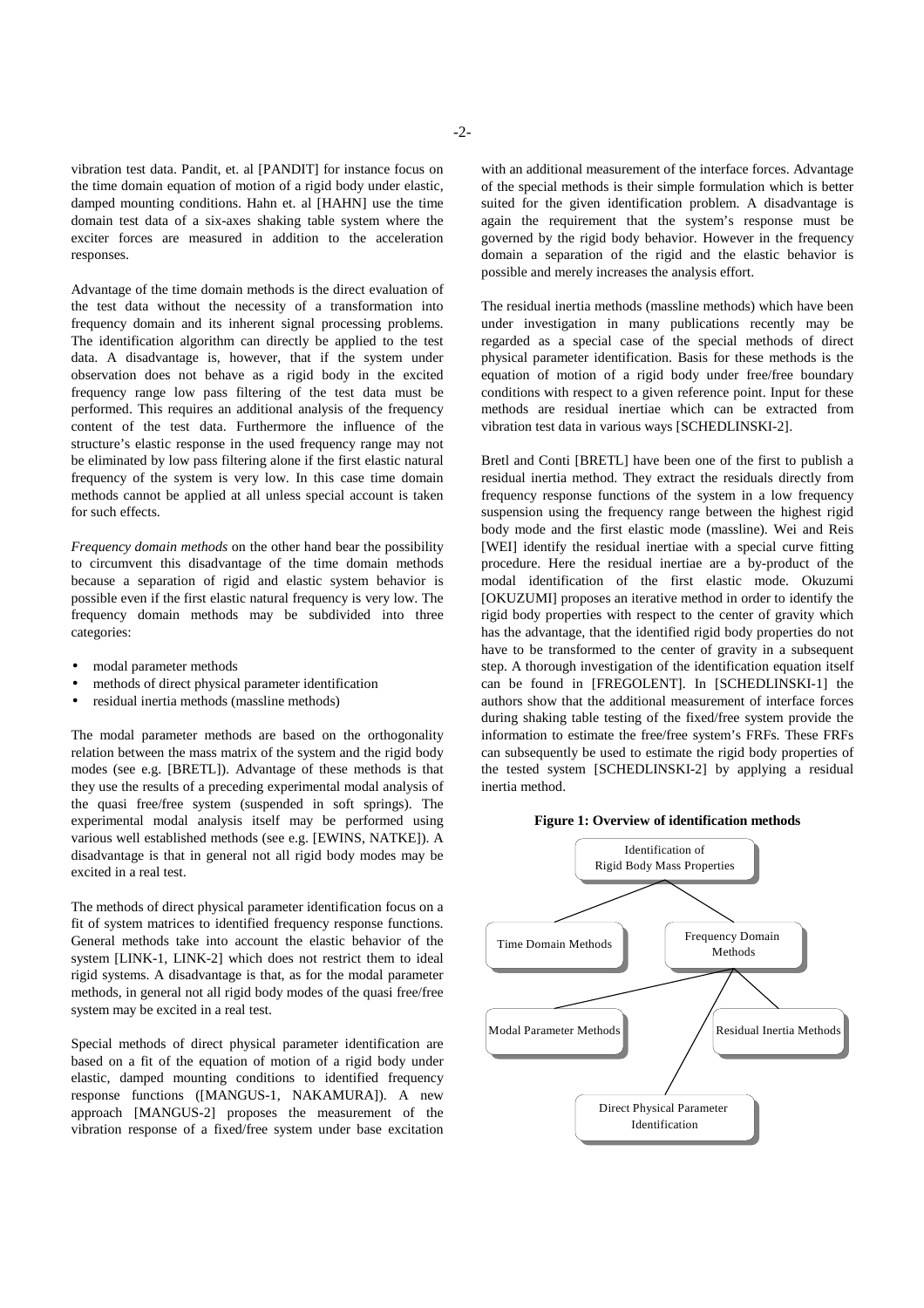In general the frequency domain methods seem to have the highest development level in the literature. Toivola and Nuutila [TOIVOLA, NUUTILA] have performed an analytical and an experimental study where they compared a modal parameter method, a method of direct physical parameter identification and a residual inertia method. The residual inertia method provided the most accurate results the modal parameter method the second best and the method of direct physical parameter identification the poorest. Figure 1 above gives an overview of the discussed methods.

This paper here shows how to estimate rigid body properties from free/free FRF data using a residual inertia method. The approach explicitly takes the elastic influences into account which makes it appropriate for test data of systems which do not strictly behave as a rigid body in the observed frequency range. An application will be discussed where the needed input data was assembled from testing the system under quasi free/free boundary conditions, i.e. suspended in soft springs. The results will be compared to data coming from weighing and pendulum testing which show an excellent correlation.

# **2 THEORY**

# **2.1 Equations of motion & transformation of accelerations and forces**

The linearized time domain equations of motion of an unrestrained rigid body (see figure 2) written down for an arbitrary reference point A yields equation (1).





In general not all translational and rotational accelerations or forces and moments respectively can be measured for the chosen

reference point under real test conditions. Therefore translational accelerations and forces are measured at as many accessible locations as desired and subsequently transformed on the reference point. For a rigid body the needed transformation is purely geometric.

Assuming that the displacements  $\mathbf{u}^{\mathsf{A}}$  at the reference point A are known the translational displacements  $\mathbf{u}^P$  at a given point P can be derived by a simple linear combination (see figure 3 and equation (2)).

# **Figure 3: Transformation of displacements (2D)**



Matrix  $X_R^P$  contains the components of the rigid body modes for point P with respect to the reference point A. Now let  $\mathbf{u}^M$  be a vector of displacements at n degrees of freedom. If the corresponding components of the rigid body modes are used to assemble the rows of matrix  $\mathbf{X}_R$  we arrive at (3-a) which is an overdetermined system of equations in case of  $n > 6$ :

$$
\underline{\mathbf{u}}_{(n,1)}^{\mathbf{M}} = \underline{\mathbf{X}}_{\mathbf{R}} \underline{\mathbf{u}}_{(n,6)}^{\mathbf{A}} \tag{3-a}
$$

Since  $X_R$  is constant equation (3-a) also holds for the accelerations:

$$
\ddot{\mathbf{u}}^{\mathsf{M}} = \mathbf{X}_{\mathsf{R}} \ \ddot{\mathbf{u}}^{\mathsf{A}} \Rightarrow \underbrace{\mathbf{a}^{\mathsf{M}}}_{\text{(n,1)}} = \underbrace{\mathbf{X}_{\mathsf{R}}}_{\text{(n,6)}} \ \underbrace{\mathbf{a}^{\mathsf{A}}}_{\text{(6,1)}} \tag{3-b}
$$

Equation (3-b) can now be solved with respect to the rigid body accelerations at the reference point in a weighted least squares sense. Therefore a constant diagonal (n,n) weighting matrix **W** can be introduced (see equation (4)). If no special ranking of the measured accelerations is intended the unity matrix is taken.

$$
\mathbf{a}^{\mathsf{A}} = \left(\mathbf{X}_{\mathsf{R}}^{\mathsf{T}} \mathbf{W} \mathbf{X}_{\mathsf{R}}\right)^{-1} \mathbf{X}_{\mathsf{R}}^{\mathsf{T}} \mathbf{W} \mathbf{a}^{\mathsf{M}}
$$
(4)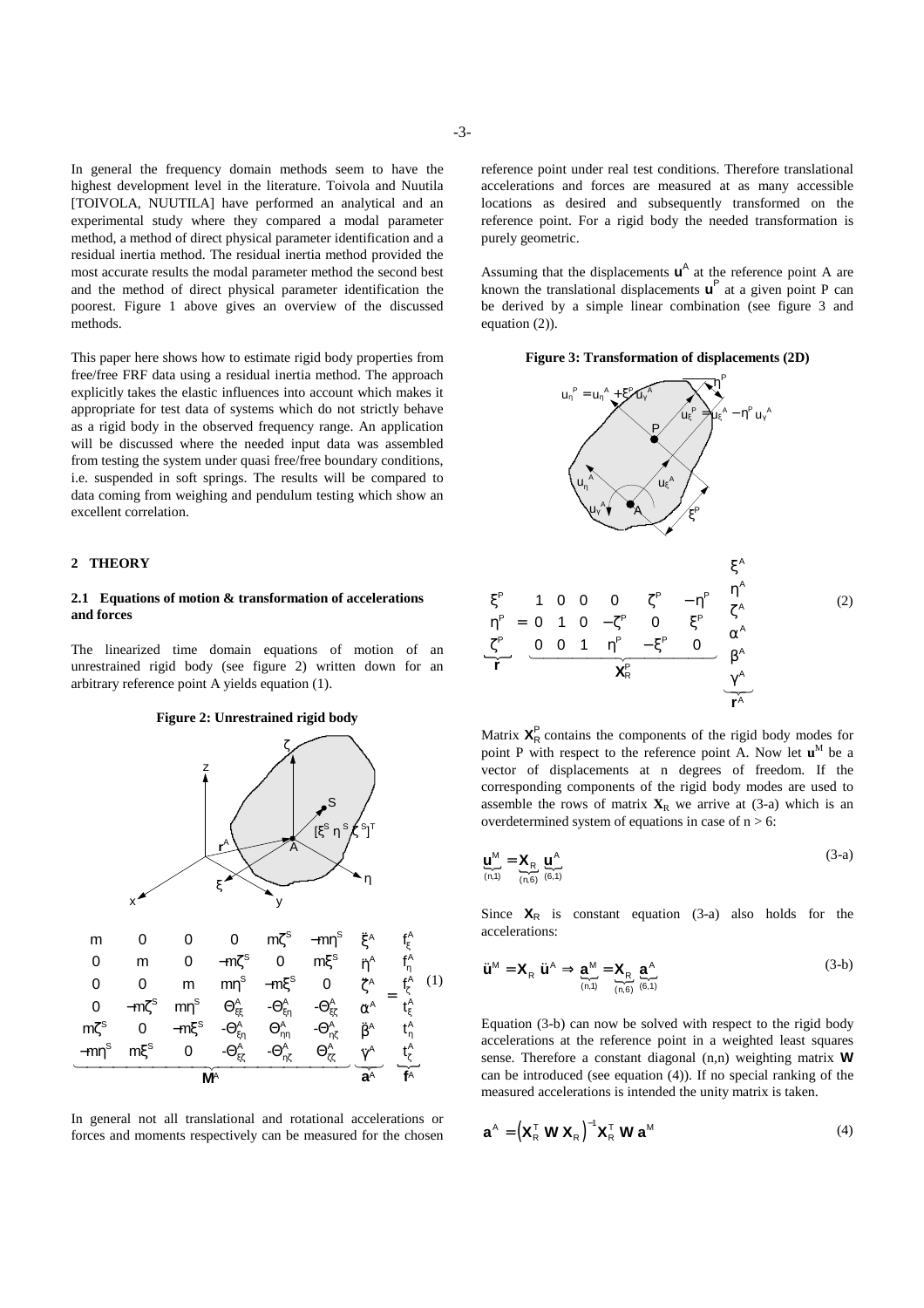The relation between the force resultants **f** A and the forces applied at n measurement degrees of freedom **f** <sup>M</sup> is obtained from the equilibrium conditions expressed by the principle of virtual work: The virtual work of the force resultants and their corresponding displacements at point A must be equal to the virtual work of the applied forces and the displacements at the corresponding measurement degrees of freedom:

$$
\left(\boldsymbol{f}^{\text{A}}\right)^{\text{T}}\delta\boldsymbol{u}^{\text{A}}\ \stackrel{!}{=}\ \left(\boldsymbol{f}^{\text{M}}\right)^{\text{T}}\delta\boldsymbol{u}^{\text{M}}
$$

Using the relation between the displacements at point A and those at the n measured degrees of freedom (3-a) the following equilibrium equation is obtained:

$$
\underbrace{\mathbf{f}^{\mathbf{A}}}_{(6,1)} = \underbrace{\mathbf{X}_{\mathbf{R}}^{\mathsf{T}}}_{(6, n)} \underbrace{\mathbf{f}^{\mathsf{M}}}_{(n,1)} \tag{5}
$$

## **2.2 Identification equations**

Basis for the development of the identification equations are the equations of motion (1). Since only 10 quantities in (1) are unknown the following estimation vector  $\sigma$  can be defined (see e.g. [URGUEIRA]).

$$
\sigma\!=\!\begin{bmatrix}m & m\xi^s & m\eta^s & m\zeta^s & \Theta_{\xi\xi}^A & \Theta_{\eta\eta}^A & \Theta_{\zeta\xi}^A & \Theta_{\xi\eta}^A & \Theta_{\xi\xi}^A & \Theta_{\eta\xi}^A\end{bmatrix}^T\qquad \quad (6)
$$

A disadvantage of this estimation vector is that the location of the center of gravity cannot be explicitly estimated so that the error on the estimated overall mass and the error on the coupled terms mξ<sup>S</sup>, ... may add. However, an explicit estimation is possible if the overall mass has a priori been determined (e.g. by weighing). Then the number of unknowns is reduced to 9 and the estimation vector does not contain the overall mass (see e.g. [BRETL]). Another possibility is to introduce the estimation vector

$$
\sigma = \begin{bmatrix} \Delta & \xi^s & \eta^s & \zeta^s & \Theta_{\xi\xi}^A & \Theta_{\eta\eta}^A & \Theta_{\zeta\zeta}^A & \Theta_{\xi\eta}^A & \Theta_{\zeta\zeta}^A & \Theta_{\eta\zeta}^A \end{bmatrix}^T
$$
(7)

Reassembling (1) then yields:

m mm mm m m mm m m m m m m A AA AA A A AA A AA A A A AA A A A A A AA && && && && && && && && && && && && && && && && && && && && && && && && ξ γβ ηγ α ζ βα ζ ηα β γ ζ ξβα γ η ξ γ αβ 0 000 0 0 0 0 000 0 0 0 0 000 0 0 0 0 0 00 0 0 0 00 0 0 0 00 0 − − − − −− − −− − −− **B** 14444444444444 3 <sup>24444444444444</sup> { 23 A A A ∆ Θ Θ Θ Θ Θ Θ ξ η ζ ξξ ηη ζζ ξη ξζ ηζ ξ η ζ ξ η ζ S S S A A A A A A A A A A f f f t t t = σ **f** (8)

Here the accelerations and the overall mass form the measurement matrix **B** and the forces and moments form the force vector **f** A . For an ideal estimation ∆ must be equal to one. For a non ideal

$$
\begin{bmatrix}\n\mathbf{B}_{(1)} \\
\mathbf{B}_{(2)} \\
\vdots \\
\mathbf{B}_{(n_0)}\n\end{bmatrix}\n\sigma = \begin{bmatrix}\n\mathbf{f}_{(1)}^{\mathbf{A}} \\
\mathbf{f}_{(2)}^{\mathbf{A}} \\
\vdots \\
\mathbf{f}_{(n_0)}^{\mathbf{A}}\n\end{bmatrix}
$$
\n(9)

Equation (9) can be solved in a least squares sense only if a minimum of two linear independent excitation configurations have been measured leading to 12 equations for the 10 unknowns. These excitation configurations must be chosen such that all the parameters to be identified can sufficiently be observed.

$$
\sigma = \left(\hat{\mathbf{B}}^{\mathsf{T}}\hat{\mathbf{B}}\right)^{-1}\hat{\mathbf{B}}^{\mathsf{T}}\hat{\mathbf{F}}\tag{10}
$$

#### **2.3 The identification algorithm**

The identification itself is done by solving equation (9) according to equation (10) non-iteratively for a given reference point A or iteratively. The iterative procedure (figure 4) uses the location of the center of gravity identified in the actual iteration step as the reference point for the next iteration step and thus yields the parameters with respect to the center of gravity after convergence is achieved.

# **Figure 4: Overview of identification algorithm**

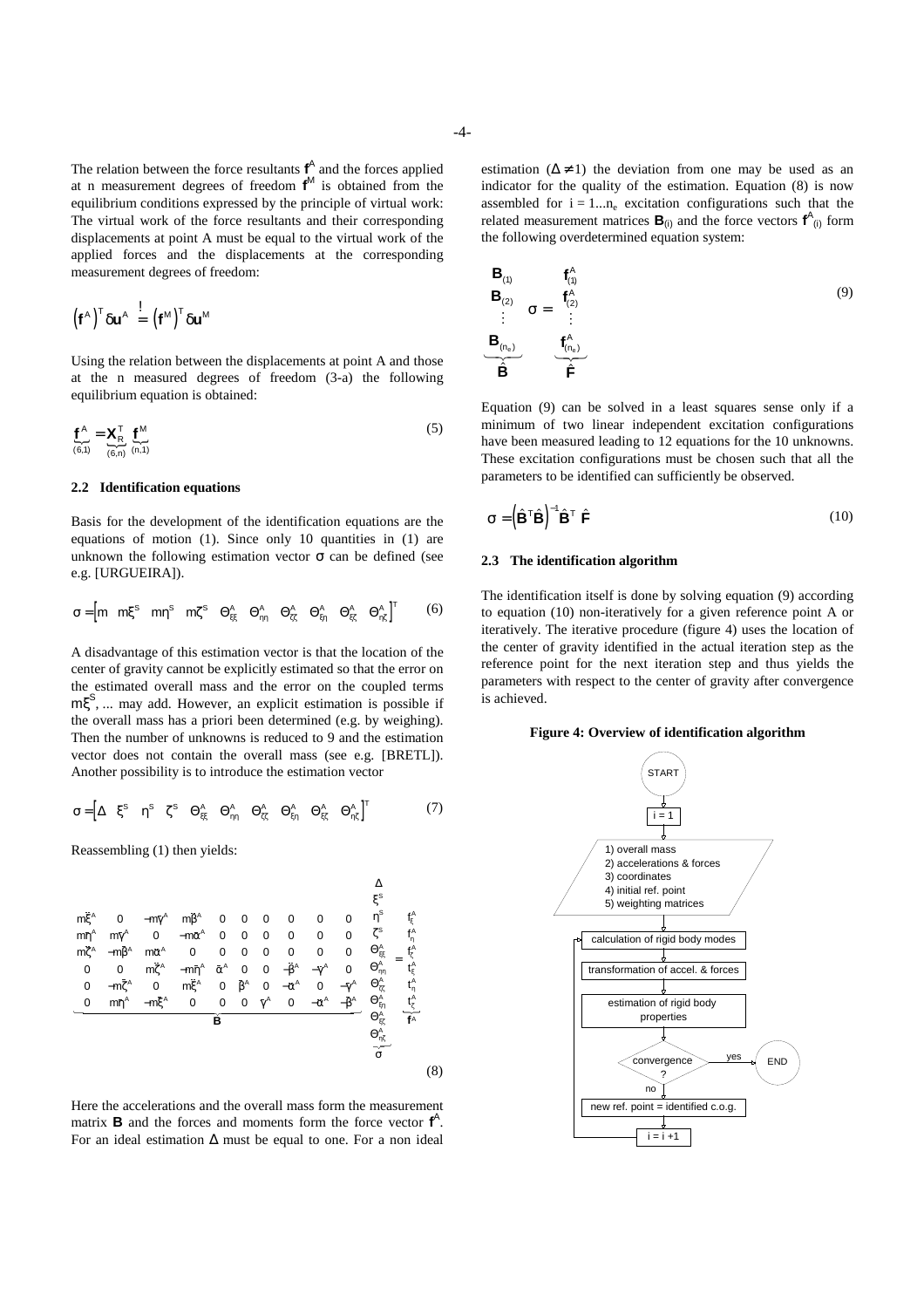Input data for the identification algorithm are estimated rigid body accelerations (see chapter 2.5 below) and the corresponding excitation forces, the coordinates of a (starting) reference point and the coordinates of the measurement locations. The coordinates may reference any global Cartesian coordinate system of choice. Furthermore weighting matrices can be supplied for

At first the needed components of the rigid body mode matrix are calculated for the actual reference point. Then the estimated rigid body accelerations and excitation forces are transformed according to equations (4) and (5). After assembling the measurement matrices and the force vectors for all excitation configurations the hyper matrix system (9) is formed and solved according to equation (10). The iteration is performed by repeating the procedure until the identified location of the center of gravity coincides with the actual reference point within a chosen tolerance radius.

each excitation configuration to individually emphasize the

#### **2.4 Transformation into frequency domain**

measured rigid body accelerations.

Transformation of equation (1) into the frequency domain via:

$$
\boldsymbol{a}^{\text{A}}(t)=\boldsymbol{A}^{\text{A}}(j\omega)\ e^{j\omega t}\qquad,\qquad \boldsymbol{f}^{\text{A}}(t)=\boldsymbol{F}^{\text{A}}(j\omega)\ e^{j\omega t}
$$

with  $\omega$  - circular frequency,  $j = \sqrt{-1}$  yields:

$$
\mathbf{M}^{\mathsf{A}} \ \mathbf{A}^{\mathsf{A}}(\mathbf{j}\omega) = \mathbf{F}^{\mathsf{A}}(\mathbf{j}\omega) \tag{11}
$$

It can be seen that (11) is completely equivalent to (1) and thus all the equations derived so far remain valid if frequency domain quantities are used instead of time domain quantities.

## **2.5 How to determine the rigid body response**

From this point on free/free FRF data will be considered only. Here the force vector to be supplied to the identification algorithm is equal to one at the excitation location and zero elsewhere for the complete frequency range. The accelerations are the system's response at the chosen measurement degrees of freedom (dof) to unit single point force excitation and will be labeled  $H^M(j\omega)$  in this special case.

For an ideal rigid body the FRFs are purely real and represent straight lines if plotted over the frequency range. However for an elastic system the influence of the elastic modes is superimposed over the rigid body response (see figure 5).

For a discrete, linear and time invariant system it can be shown that the real part of  $H^M(i\omega)$  is an even function. Thus the following bi-quadratic approximation is chosen for the real part of each single FRF k which is meaningful up to the first elastic natural frequency of the system:

$$
\mathsf{H}_{k}^{\mathsf{M},\text{ re}}\left(j\omega\right) = \mathsf{C}_{0} + \mathsf{C}_{2}\omega^{2} + \mathsf{C}_{4}\omega^{4}
$$
\n(12)



Frequency [Hz]

Assembling data at  $i = 1, ..., n \ge 3$  frequency lines  $\omega_i$  yields:

$$
\begin{bmatrix}\nH_k^{M, re}(j\omega_1) \\
H_k^{M, re}(j\omega_2) \\
\vdots \\
H_k^{M, re}(j\omega_n)\n\end{bmatrix} = \begin{bmatrix}\n1 & \omega_1^2 & \omega_1^4 \\
1 & \omega_2^2 & \omega_2^4 \\
\vdots & \vdots & \vdots \\
1 & \omega_n^2 & \omega_n^4\n\end{bmatrix} \begin{bmatrix}\nC_0 \\
C_2 \\
C_4\n\end{bmatrix}
$$
\n(13)

Equation (13) can now be solved in a least squares sense:

$$
\mathbf{C} = (\Omega^{\mathrm{T}} \Omega)^{-1} \Omega^{\mathrm{T}} \mathbf{H}_{k}^{\mathrm{M, re}}
$$
(14)

The constant term  $C_0$  in **c** now represents an estimation of the underlying rigid body response for measurement dof k. Repeating this procedure for all measurement dof yields the remaining data needed as input for the identification algorithm, i.e. the rigid body acceleration response at the chosen measurement dof.

## **3 TEST EXAMPLE - FAN/MOTOR UNIT**

A fan/motor unit which is used in air conditioning systems of cars (figure 6) has been tested and the identification procedure was applied in order to estimate the rigid body properties.

## **Figure 6: Fan/motor unit**

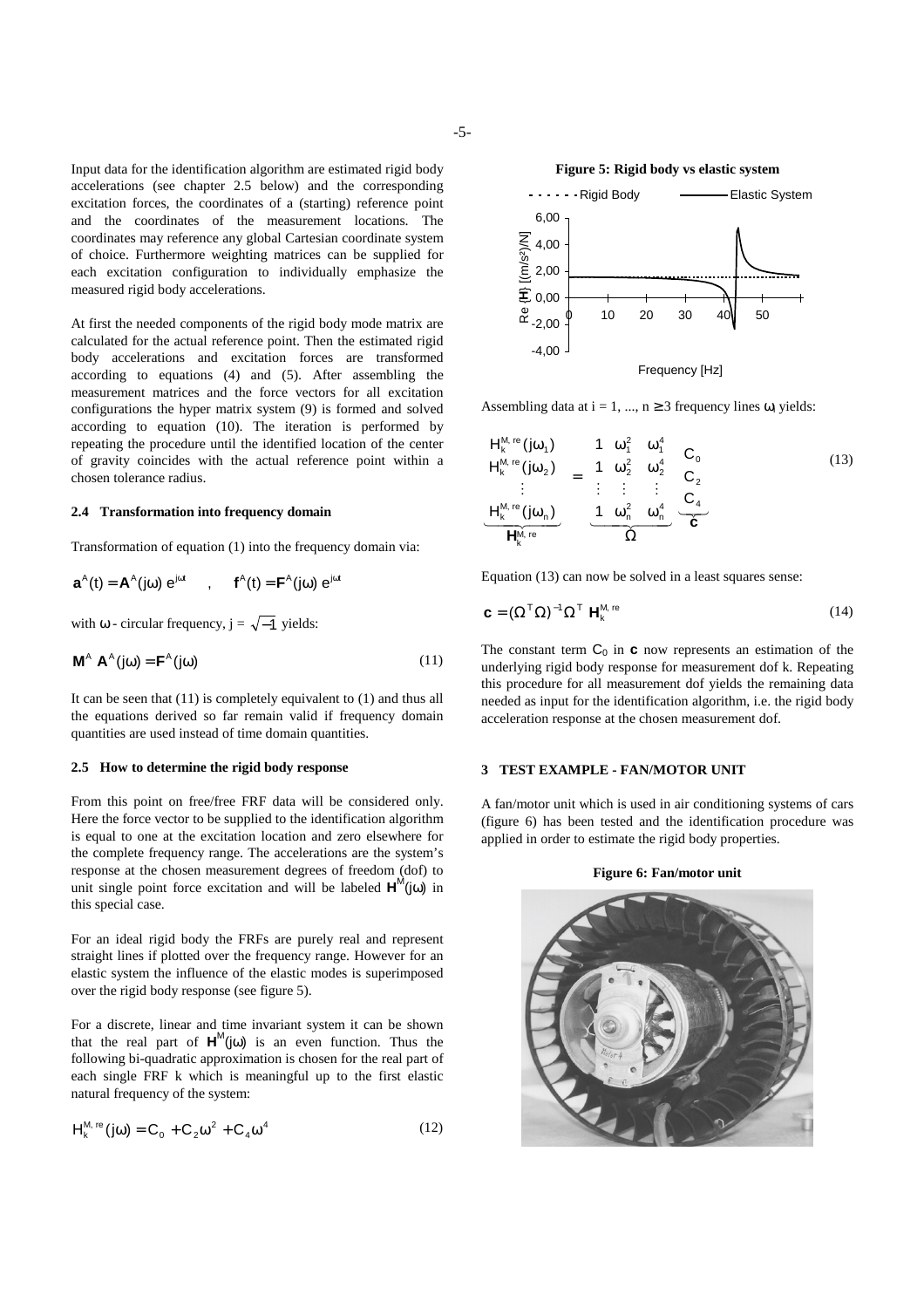The system has been suspended in soft springs such that the rigid body modes had frequencies lower than 3 Hz. Because of very light damping the influence on the following frequency range has been kept very low so that the real part response has been dominated by the elastic modes of the free/free system from about 10-15 Hz on. This is necessary in order to avoid additional bias when estimating the rigid body response because equation (14) is only meaningful for an ideal free/free system up to the first elastic natural frequency.

Accelerations have been measured at eight locations using sufficiently light accelerometers (3 g) in order not to change the system significantly. The locations have been chosen such that the resulting rigid body mode matrix  $X_R$  had a rank of six which is a necessary condition in order to solve equation (4).

The excitation has been applied using an impulse hammer at three eccentric locations to observe all desired parameters. In order to apply the forces two adapters of around 4 g had to be attached to the structure. A plot of five selected estimated free/free FRFs can be found in figure 7.



**Figure 7: Selected free/free FRFs**

The estimation has been performed in two steps:

- 1. estimation of the rigid body response (equation (14)),
- 2. estimation of rigid body properties (equation (10)),

while the estimation of rigid body properties has been performed without and with known mass (see estimation vectors  $(6)$  and  $(7)$ ) iteratively.

In addition the system with accelerometers and adapters has been tested by pendulum testing and the overall mass has been determined by weighing. Care has been taken that these results are very accurate and thus may serve as reference for comparison.

The results of both tests are listed in the following table. The moments of inertia are listed with respect to the center of gravity.

**Table 1: Identification results**

| Parameter                                     | Pendulum Test<br>and Weighing | Estimation w/o<br>mass <sup>1</sup> | Deviation [%] |
|-----------------------------------------------|-------------------------------|-------------------------------------|---------------|
| $m$ [kg]                                      | 1.689                         | 1.713                               | 1.4           |
| $\xi^s$ [mm]                                  | $\left( \frac{2}{2} \right)$  | $-0.1$                              |               |
| $\eta^s$ [mm]                                 | $-2)$                         | 0.2                                 |               |
| $\zeta^s$ [mm]                                | 57.5                          | 57.8                                | 0.5           |
| $\Theta^s_{\xi\xi}$ [gm <sup>2</sup> ]        | 2.33                          | 2.36                                | 1.3           |
| $\Theta_{\eta\eta}^{s}$ [gm <sup>2</sup> ]    | 2.29                          | 2.20                                | $-3.9$        |
| $\Theta^\mathrm{s}{}_{\zeta\zeta}$ [gm²]      | 2.20                          | 2.16                                | $-1.8$        |
| $\Theta^s{}_{\xi\eta}\ [\mathrm{gm^2}]$       | (2)                           | $-0.05$                             |               |
| $\Theta^s_{\xi\zeta}\left[\text{gm}^2\right]$ | $-2)$                         | $-0.02$                             |               |
| $\Theta_{\ \eta\zeta}\,[\underline{gm^2}]$    | 2)                            | 0.00                                |               |

<sup>1)</sup> The results (except for the mass) are identical for estimation w/o and with mass.

<sup>2)</sup> Could not be identified by pendulum testing.

It can be seen that the results correlate very well and that the errors are within the limits given by the accuracy of the test method (i.e. amplitude errors of the pickups, unknown cable masses that contribute to the response, etc.).

# **4 CONCLUSION**

A two step identification method was presented that is capable to provide the complete set of rigid body parameters from free/free FRF test data. The high accuracy achieved is very promising and therefore underlines the value for real applications. However, special care has to be taken for setting up the test: the suspension chosen must not interact significantly with the ideal free/free response of the system and the pickups and exciters must be placed adequately on the system in order to guarantee that all parameters can be observed. If these conditions are met the rigid body properties of an elastic system may be identified.

# **5 REFERENCES**

| [BRETL]        | Bretl, J./Conti, P.                              |  |  |
|----------------|--------------------------------------------------|--|--|
|                | Rigid Body Mass Properties From Test Data        |  |  |
|                | Proc. of the 5th Int. Modal Analysis Conference, |  |  |
|                | IMAC; London, England; 1987; P. 655-659          |  |  |
| <b>IEWINS1</b> | Ewins, D.J.                                      |  |  |
|                | Modal Testing: Theory And Practice               |  |  |
|                | Research Studies Press Ltd.; Taunton, Somerset,  |  |  |
|                | England; 1995                                    |  |  |
|                |                                                  |  |  |